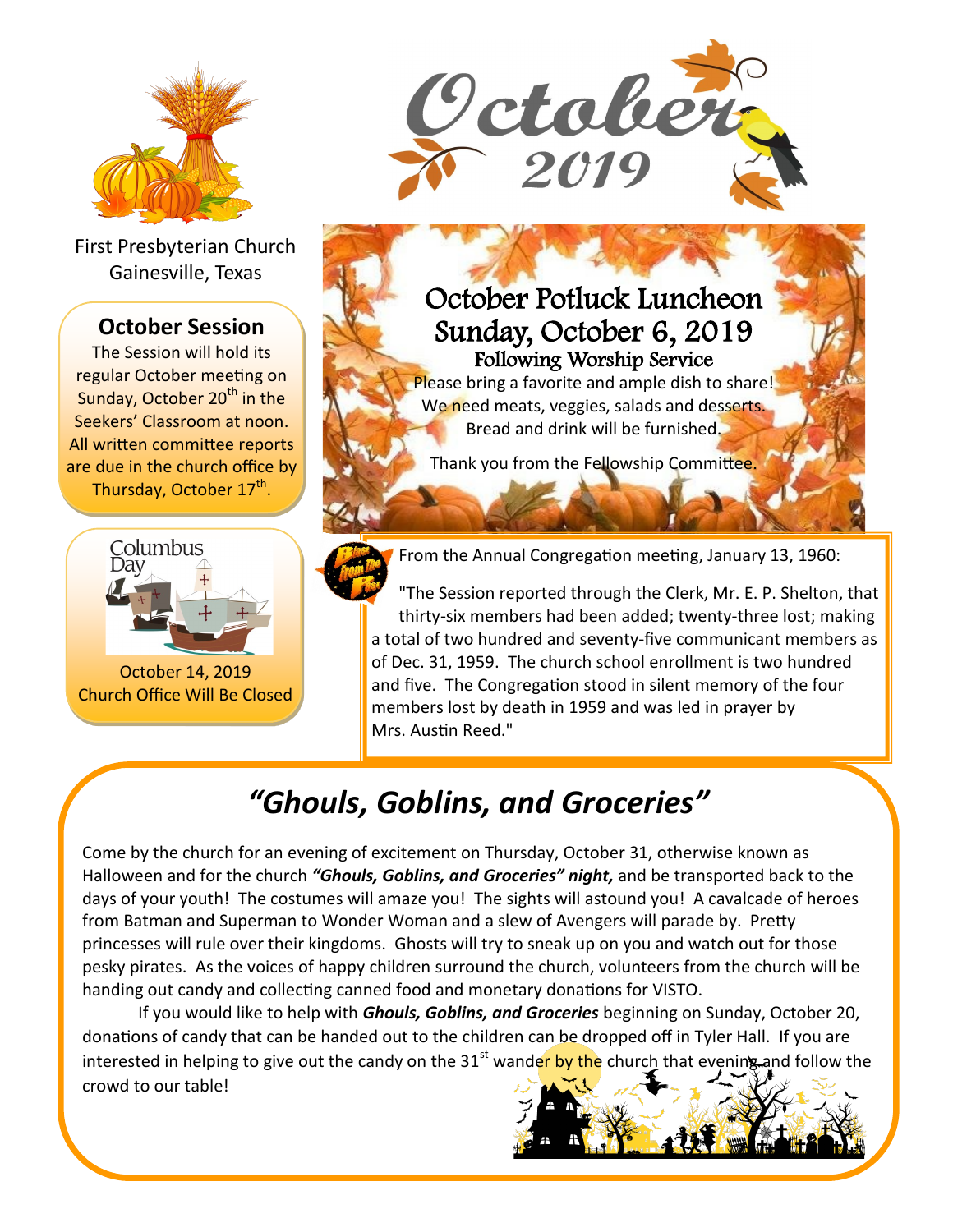

# **World Communion Sunday, October 6, 2019**

### *"All who eat and drink without discerning the body, eat and drink judgment against themselves." (I Cor. 11:29)*

The first Sunday in October is designated as World Communion Sunday, which celebrates our oneness in Christ with all our brothers and sisters around the world. Paul tells us that we are to "discern the body" when we partake of Holy Communion, mindful that we note our relationship to all our brothers and sisters in Christ in the celebration. This year, for the first time at FPC, we will celebrate World Communion Sunday with not only communion, but also with the *Peace [and Global Witness](http://specialofferings.pcusa.org/peace-global.html) Offering* as a way of continuing the ancient Christian practice of sharing what we have with brothers and sisters in need. This is one of the annual offerings encouraged by our denomination, PCUSA. Prior to this year, we have not participated in this offering, but we will begin that practice this year on Oct.,  $6^{th}$ . Unlike other national offerings, 25% of what is given to this offering on Oct.  $6<sup>th</sup>$ , will stay with FPC to use in local mission as we choose. This is an opportunity to not only support our brothers and sisters around the globe, but also to support our brothers and sisters in need in our community right here in Gainesville and Cooke County.

## **A Presbyterian Gift**

 World Communion Sunday (originally called World Wide Communion Sunday) is a gift of the Presbyterian Church to the larger ecumenical church. The first celebration occurred at Shadyside Presbyterian Church in Pittsburgh, PA, in 1933 where Dr. Hugh Thompson Kerr served as pastor.

 John A. Dalles, a PCUSA pastor who has researched the history of World Communion Sunday notes this in his blog entry, reprinted from the October 7, 2002, issue of *Presbyterian Outlook*:

 Davitt S. Bell (the late Clerk of Session and church historian at Shadyside) recalled that Dr. Kerr first conceived the notion of World Communion Sunday during his year as moderator of the General Assembly (1930). Dr. Kerr's younger son, the Rev. Dr. Donald Craig Kerr, who is pastor emeritus of the Roland Park Presbyterian Church in Baltimore, was sixteen in 1933. He has related that World Communion Sunday grew out of the Division of Stewardship at Shadyside. It was their attempt to bring churches together in a service of Christian unity—in which everyone might receive both inspiration and information, and above all, to know how important the Church of Jesus Christ is, and how each congregation is interconnected one with another. When I asked Donald Kerr how the idea of World Communion Sunday spread from that first service to the world wide practice of today, this is what he replied,

 "The concept spread very slowly at the start. People did not give it a whole lot of thought. It was during the Second World War that the spirit caught hold, because we were trying to hold the world together. World Wide Communion symbolized the effort to hold things together, in a spiritual sense. It emphasized that we are one in the Spirit and the Gospel of Jesus Christ."

Celebration of World Wide Communion Sunday was adopted as a denominational practice in the Presbyterian Church (US) (the "southern church" for those church history buffs) in 1936. Churches in other denominations were invited to celebrate with us from the beginning, but it wasn't until 1940 when the Department of Evangelism of the Federal Council of Churches (a predecessor body of the National Council of Churches) promoted extending the celebration to a number of churches around the world that the practice became widespread. Today, World Communion Sunday is celebrated around the world, demonstrating that the church founded on Jesus Christ peacefully shares God-given goods in a world increasingly destabilized by globalization and global market economies based on greed.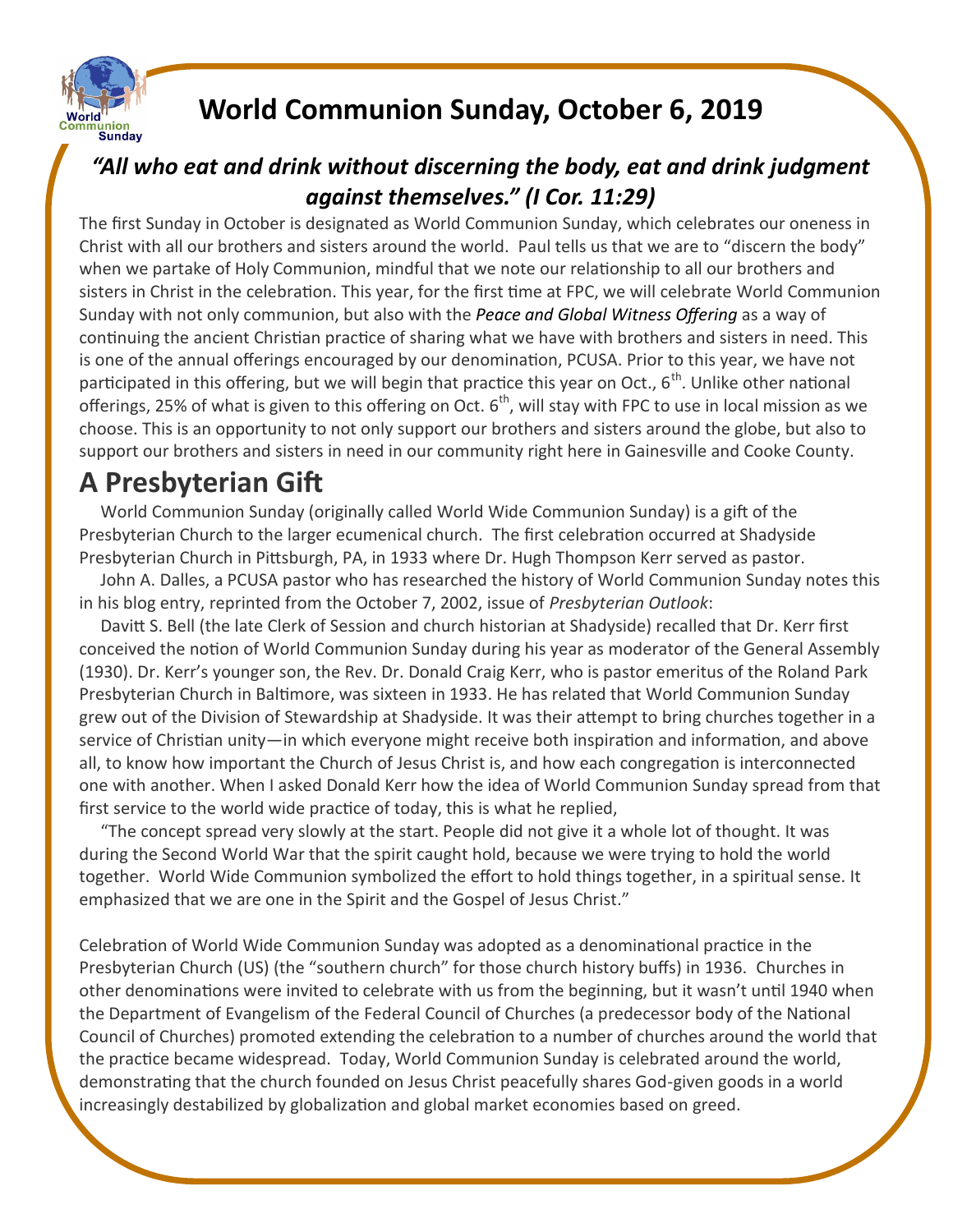

Doesn't it feel good to be 'invited'?

Sometimes the church talks about the work we do as an obligation or a duty. We start thinking about the sign-up sheets and the time requirement, the money and…..But try to remember 'invitation' instead. Every time we are asked to give of ourselves, our time, our talent and our treasure, it helps to think of it as an invitation to imagine and be a part of God's reign on earth. And on World Communion Sunday, we can think of no more appropriate word than 'invitation'.

Christ invites, and we also offer ourselves to the pursuit to end violence and bring about reconciliation through the Peace and Global Witness Offering. Through our gifts, we offer a healing hand to women experiencing abuse, here in this country and in places like Guatemala. This offering enables the church to promote the peace of Christ by addressing systems of injustice in our own communities and around the world.

- 25% of this offering stays with our congregation to support peacemaking and reconciliation in our own community.
- 25% of this offering will go to our mid-council, joining with other congregations in our area to support peacemaking work in our region.
- 50% of this offering supports the work for peace and reconciliation being done by Presbyterians around the globe.

The Peace & Global Witness Offering is one of four annual special offerings. The church-wide Special Offerings of the Presbyterian Church (U.S.A.) play an important role in defining what it means to be a connectional church in the twenty-first century, bringing together the diversity of the PC (USA) to focus and take faith-based action on shared concerns.

The peace of Christ belongs to people everywhere. Let's help make a difference by giving generously to this special offering. If we all do a little, it adds up to a lot!